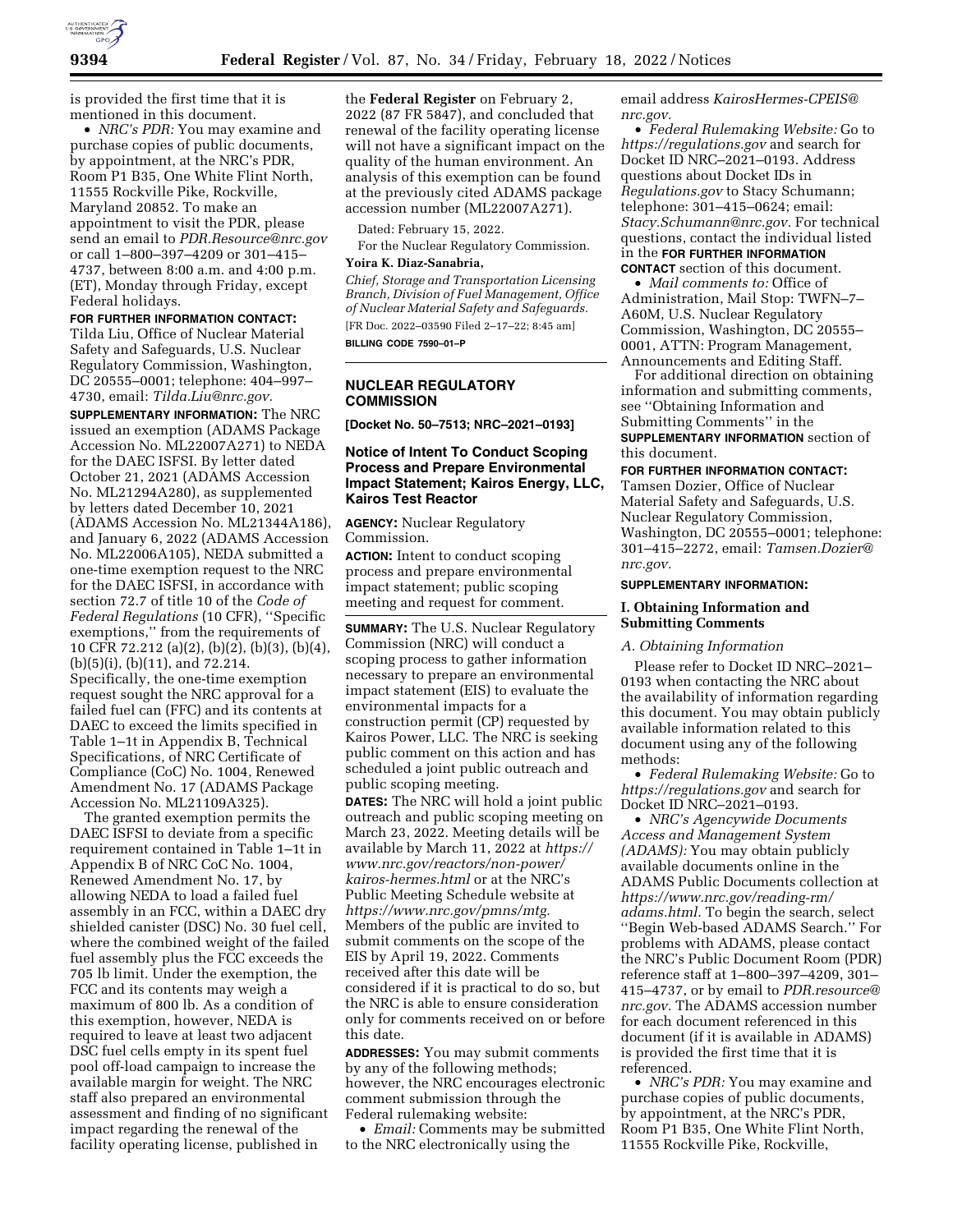Maryland 20852. To make an appointment to visit the PDR, please send an email to *[PDR.Resource@nrc.gov](mailto:PDR.Resource@nrc.gov)*  or call 1–800–397–4209 or 301–415– 4737, between 8:00 a.m. and 4:00 p.m. (ET), Monday through Friday, except Federal holidays

• *Public Library:* A copy of the CP application, including the environmental report (ER), is available for public review at the Oak Ridge Public Library, 1401 Oak Ridge Turnpike, Oak Ridge, Tennessee.

## *B. Submitting Comments*

The NRC encourages electronic comment submission through the Federal rulemaking website (*[https://](https://www.regulations.gov) [www.regulations.gov](https://www.regulations.gov)*). Please include Docket ID NRC–2021–0193 in the subject line of your comment submission in order to ensure that the NRC is able to make your comment submission available to the public in this docket.

The NRC cautions you not to include identifying or contact information that you do not want to be publicly disclosed in your comment submission. The NRC will post all comment submissions at *[https://](https://www.regulations.gov) [www.regulations.gov](https://www.regulations.gov)* as well as enter the comment submissions into ADAMS. The NRC does not routinely edit comment submissions to remove identifying or contact information.

If you are requesting or aggregating comments from other persons for submission to the NRC, then you should inform those persons not to include identifying or contact information that they do not want to be publicly disclosed in their comment submission. Your request should state that the NRC does not routinely edit comment submissions to remove such information before making the comment submissions available to the public or entering the comment into ADAMS.

#### **II. Discussion**

By letter dated September 29, 2021 (ADAMS Package Accession No. ML21272A375), Kairos Power, LLC (Kairos) submitted to the NRC pursuant to Section 104 of the Atomic Energy Act and part 50 of title 10 of the *Code of Federal Regulations* (10 CFR), ''Domestic Licensing of Production and Utilization Facilities,'' an application for a CP for the Hermes test reactor (aka a ''testing facility'' as defined in 10 CFR 50.2), which would be located in Oak Ridge, Tennessee. The Hermes test reactor is a high-temperature thermal reactor using solid tri-structural isotropic fuel in pebble form and a molten fluoride salt coolant. This submission initiated the NRC's

proposed action of determining whether to grant the CP. A notice of receipt and availability of the portion of the application submitted on September 29, 2021 was published in the **Federal Register** on October 29, 2021 (86 FR 60077).

On October 31, 2021, Kairos filed the second part of its application (ADAMS Package Accession No. ML21306A131) for a CP, which consisted of the ER required by 10 CFR 50.30(f) and Subpart A of part 51. Submission of the ER completed the application for a CP.

The NRC staff determined that Kairos submitted a two-part application in accordance with 10 CFR 2.101(a)(5) and 10 CFR part 50, and that the application is acceptable for docketing under Docket No. 50–7513. The NRC sent a letter of acceptance and docketing to Kairos on November 29, 2021 (ADAMS Accession No. ML21319A354). A notice of acceptance for docketing of the application was published in the **Federal Register** on December 1, 2021 (86 FR 68290) and a notice of opportunity for hearing was published on February 9, 2022 (87 FR 7503). These notices are available on the Federal rulemaking website (*[https://](https://www.regulations.gov) [www.regulations.gov](https://www.regulations.gov)*) by searching for Docket ID NRC–2021–0193 and NRC– 2022–0033.

#### **III. Request for Comment**

This notice informs the public of the NRC's intent to conduct environmental scoping and prepare an EIS related to the CP application for Kairos Hermes test reactor. This notice also to provides the public an opportunity to participate in the environmental scoping process, in accordance with 10 CFR 51.29 and 10 CFR 51.116.

The regulations in 36 CFR 800.8, ''Coordination with the National Environmental Policy Act,'' allow agencies to use their National Environmental Policy Act of 1969 (42 U.S.C. 4321, *et seq.*) (NEPA) process to fulfill the requirements of Section 106 of the National Historic Preservation Act of 1966 (54 U.S.C. 300101, *et seq.*) (NHPA). Therefore, pursuant to 36 CFR 800.8(c), the NRC intends to use its process and documentation required for the preparation of the EIS on the proposed action to comply with Section 106 of the NHPA in lieu of the procedures set forth at 36 CFR 800.3 through 800.6.

In accordance with 10 CFR 51.50(a), Kairos submitted an ER as part of the CP application. The ER was prepared pursuant to 10 CFR part 51 and is publicly available at ADAMS Package Accession No. ML21306A131. The ER will also be available for viewing at *[https://www.nrc.gov/reactors/non-](https://www.nrc.gov/reactors/non-power/kairos-hermes.html)* *[power/kairos-hermes.html.](https://www.nrc.gov/reactors/non-power/kairos-hermes.html)* In addition, the ER is available for public review at the Oak Ridge Public Library, 1401 Oak Ridge Turnpike, Oak Ridge, Tennessee.

The NRC intends to gather the information necessary to prepare an EIS related to the CP application for the Kairos Hermes test reactor. The NRC is required by 10 CFR 51.20(b) to prepare an EIS in connection with the issuance of a CP for a test reactor. This notice is being published in accordance with NEPA and the NRC's regulations at 10 CFR part 51.

The EIS will evaluate the environmental impacts of construction, operation and decommissioning of the Kairos Hermes test reactor, and reasonable alternatives thereto. Possible alternatives to the proposed action include the no action alternative and alternative sites.

As part of its environmental review, the NRC will first conduct a scoping process and, as soon as practicable thereafter, will prepare a draft EIS for public comment. Participation in this scoping process by members of the public and local, State, Tribal, and Federal government agencies is encouraged. The scoping process for the draft EIS will be used to accomplish the following:

a. Define the proposed action that is to be the subject of the EIS;

b. Determine the scope of the EIS and identify the significant issues to be analyzed in depth;

c. Identify and eliminate from detailed study those issues that are peripheral or are not significant or that have been covered by prior environmental review;

d. Identify any environmental assessments and other ElSs that are being or will be prepared that are related to, but are not part of, the scope of the EIS under consideration;

e. Identify other environmental review and consultation requirements related to the proposed action;

f. Indicate the relationship between the timing of the preparation of the environmental analyses and the NRC's tentative planning and decision-making schedule;

g. Identify any cooperating agencies and, as appropriate, allocate assignments for preparation and schedules for completing the EIS to the NRC and any cooperating agencies; and

h. Describe how the EIS will be prepared, including any contractor assistance to be used.

The NRC invites the following entities to participate in scoping:

a. The applicant, Kairos Power, LLC.; b. Any Federal agency that has jurisdiction by law or special expertise